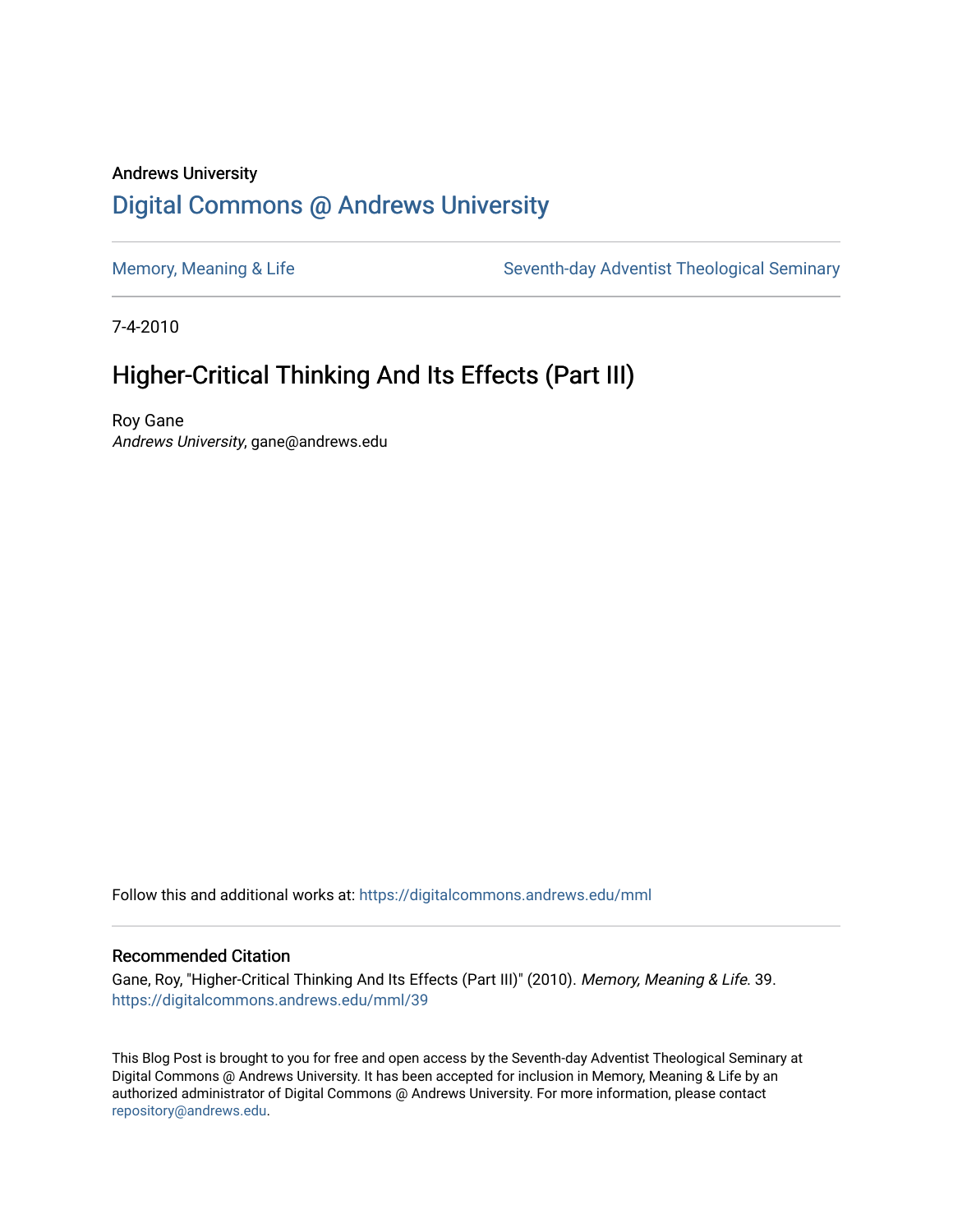The Wayback Machine - http://web.archive.org/web/20120713022826/http://www.memorymeaningfaith.or…

# **[Memory, Meaning & Faith](http://web.archive.org/web/20120713022826/http://www.memorymeaningfaith.org/blog/)**

- [Main](http://web.archive.org/web/20120713022826/http://www.memorymeaningfaith.org/blog)
- [About](http://web.archive.org/web/20120713022826/http://www.memorymeaningfaith.org/blog/about.html)
- [Archives](http://web.archive.org/web/20120713022826/http://www.memorymeaningfaith.org/blog/archives.html)

[« Higher-Critical Thinking And Its Effects \(Part II\)](http://web.archive.org/web/20120713022826/http://www.memorymeaningfaith.org/blog/2010/07/highercritical-thinking-part-ii.html) [| M](http://web.archive.org/web/20120713022826/http://www.memorymeaningfaith.org/blog/2010/07/james-arminius-reconciling-christians.html)[ain](http://web.archive.org/web/20120713022826/http://www.memorymeaningfaith.org/blog/) | James Arminius: "Reconciling Religious Dissensions Among Christians." »

# **July 04, 2010**

#### **Higher-Critical Thinking And Its Effects (Part III)**

Some in the church have thought that they can safely use the tools of the "historical-critical method" (source, form, redaction, etc. criticism) without the skeptical presuppositions (rejecting as unhistorical anything, such as miracles, that cannot be established by means such as analogy or correlation) associated with them. Others reject this approach, claiming that the presuppositions are inherent in the tools. Here are some points of response, pulling together observations contained in my previous post:

- 1. Given that the Bible does give some information regarding its human authorship, a Christian who accepts the whole Bible as the Word of God can legitimately analyze this data regarding sources, forms, and editing/redaction, etc. much the same way a historical-critic would analyze it.
- 2. However, labeling this a "critical" approach is problematic because "critical" in this context commonly means "higher-critical," a procedure with the goal of editing the biblical text. The research of a historical-critic may significantly overlap with that of an investigator who believes in the whole Bible, but their aims are different, just as similar technological procedures may be used for very different ends.
- 3. Also problematic is the fact that "critical" = "higher-critical"—employing its tools to go beyond solid biblical evidence.
- 4. Therefore, rather than attempting to convert and baptize the term "critical," which is inevitably problematic or at least misleading, it is best to seek another label for our exegetical approach. Some have suggested alternatives to "historical-critical method," such as "historical-grammatical method," but the emphasis of this hermeneutical label seems to be narrower than the comprehensive range of disciplines, contexts, and backgrounds (including archaeology) relevant to the highest quality wholistic exegesis. "Historical-contextual method" or "wholistic (or "comprehensive") historical method" would appear more fitting.

Attempts to alter the Bible's message and authority by treating it as merely human through higher-critical literary approaches, which I have briefly (and therefore inadequately) described, are well known. But their bosom-buddy relationships to some other currently popular manifestations of what could more broadly be called "higher-critical thinking"—such as political correctness or science over the Bible—are less explored. We will get into these in the following posts.

#### **Questions**

Why would it be attractive to a scholar in the church to refer to his/her approach as a form of "the historical-critical method"?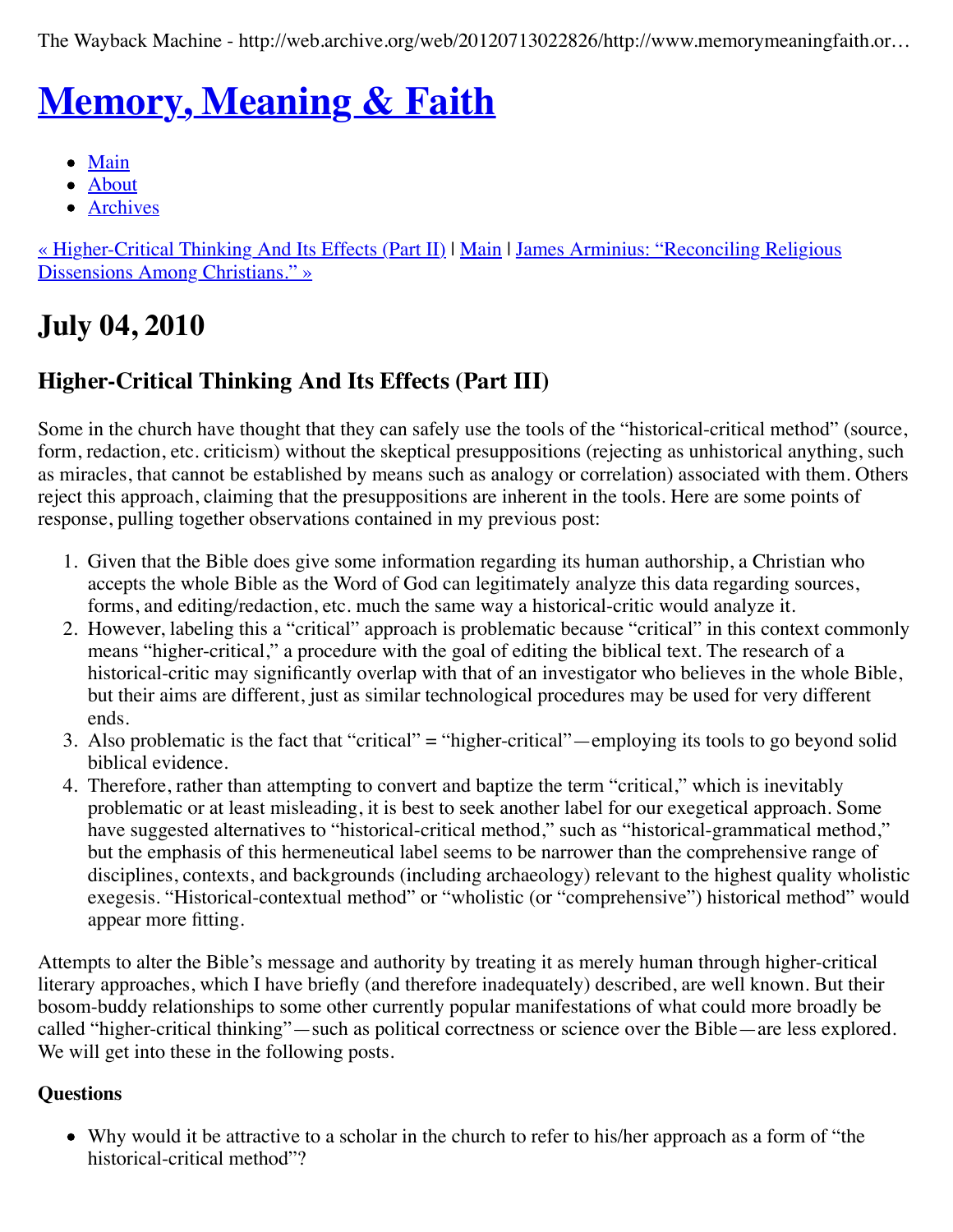• Can you come up with a better term for the exegetical method employed by a scholar who believes that the whole Bible is the Word of God (accepting [2 Tim 3:16-17\)](http://web.archive.org/web/20120713022826/http://www.biblestudytools.com/nrs/2-timothy/passage.aspx?q=2%20Timothy+3:16-17)?

In **Part IV** of this series, Roy Gane examines the effects of adjusting ones interpretation of Scripture to harmonize with science.

Posted by [Roy Gane](http://web.archive.org/web/20120713022826/http://profile.typepad.com/rgane) on July 04, 2010 in [History of Interpretation](http://web.archive.org/web/20120713022826/http://www.memorymeaningfaith.org/blog/history-of-interpretation/), [Philosophy of History](http://web.archive.org/web/20120713022826/http://www.memorymeaningfaith.org/blog/philosophy-of-history/) | [Permalink](http://web.archive.org/web/20120713022826/http://www.memorymeaningfaith.org/blog/2010/07/highercritical-thinking-part-iii.html)

[Save to del.icio.us](http://web.archive.org/web/20120713022826/http://del.icio.us/post) I The Way...

#### **Comments**

 $\overline{\phantom{a}}$ 

You can follow this conversation by subscribing to the [comment feed](http://web.archive.org/web/20120713022826/http://www.memorymeaningfaith.org/blog/2010/07/highercritical-thinking-part-iii/comments/atom.xml) for this post.

Thanks Roy for reminding us that adequate biblical exegesis is more than an isolated grammatical analysis of individual biblical texts. It seems to me that the term "wholistic" could communicate our commitment to the whole Bible as the word of God and as part of the context for interpreting specific texts.

As I understand it, you also recommend that we should be open to the use of a "comprehensive range of disciplines", as are historical-critical scholars. But unlike those scholars, we should reject the attribution of authority to these disciplines to function "beyond" (your point 3) or "over" or above (your final paragraph) what is revealed in Scripture. Further, we should not highlight the term "critical" since it has been so closely associated with faulty methods.

Posted by: [Martin Hanna](http://web.archive.org/web/20120713022826/http://cosmicchristconnections.blogspot.com/) | [July 05, 2010 at 12:07 PM](http://web.archive.org/web/20120713022826/http://www.memorymeaningfaith.org/blog/2010/07/highercritical-thinking-part-iii.html?cid=6a01287656f488970c0133f2121cc9970b#comment-6a01287656f488970c0133f2121cc9970b)

Roy, with regard to the name for an adequate approach to Bible study, the term "historical" may be understood to include some of the disciplines you mention (such as analysis of backgrounds). At the same time, the term "historical", in relation to the term "pre-historical", may itself be loaded with negative presuppositions with regard to the early chapters of Genesis.

Nevertheless, so far, we have seen fit to rehabilitate the term historical within the description of our method. However, I agree that there is value in avoiding the use of the term "critical" in the naming of our method.

At the same time, I think that it in important to rehabilitate the term within our description of what we do when we interpret the Bible. We should make it clear that we do not depreciate the use "critical thinking" in the sense of careful analytical thinking.

Similarly, I think there is a way to rehabilitate the terms correlation and analogy. We should reject the principle of correlation based on viewing history as a cause and effect system closed to divine intervention.

At the same time, our view of history as open to divine intervention does not make the word correlation a bad word in itself. It sees to me that the word typology communicates our concept of correlation where God's earlier actions are correlated with his later actions.

It seems to me that the concept of typology also points the way to a possible rehabilitation of the term analogy. We should reject the principle of analogy which interprets the past on the basis of our views of the present. This means we should reject the conclusion that if we think that there are no miracles now then there could not have been miracles in the past.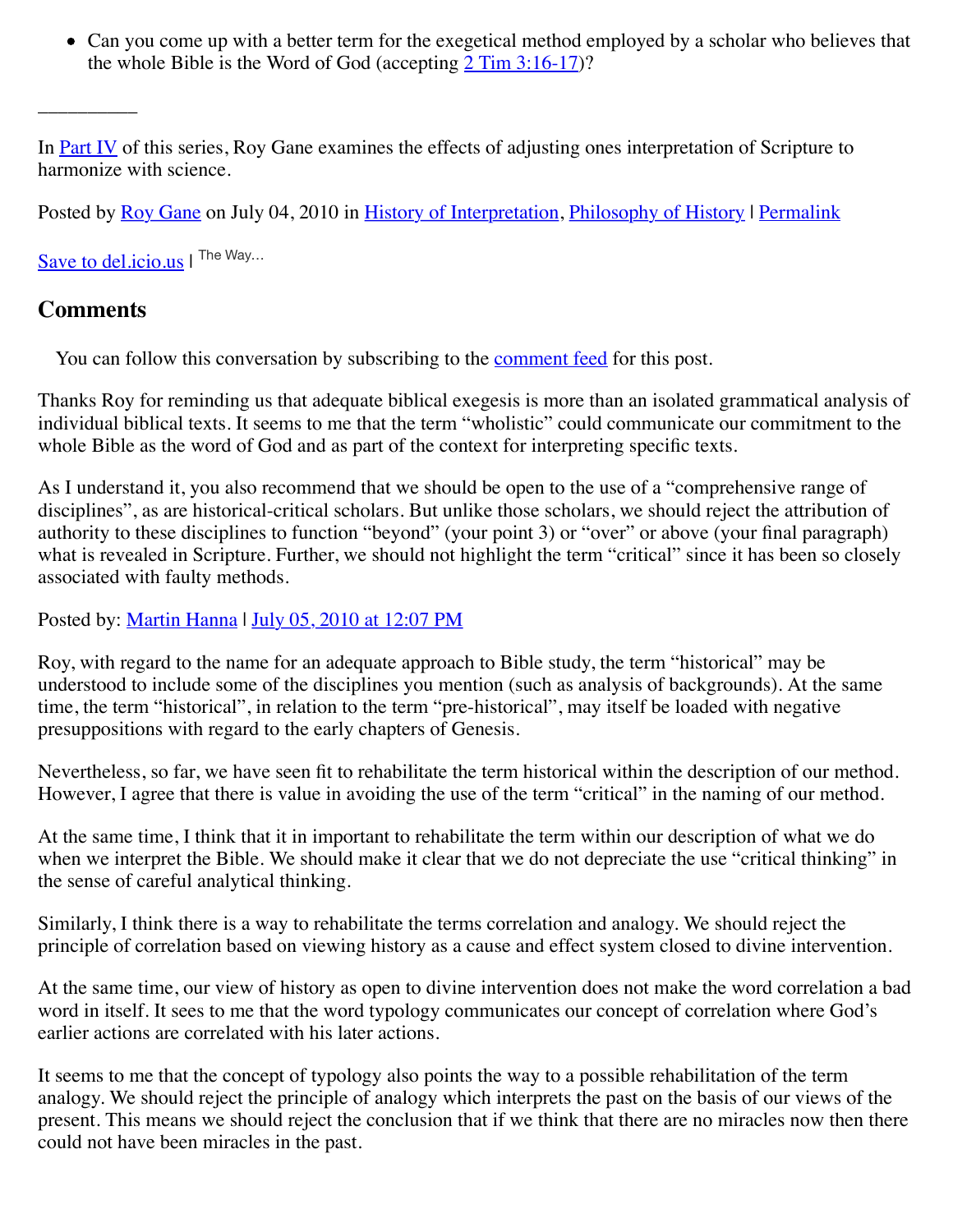At the same time, the Bible teaches a typological analogy whereby we believe that God will work miracles in the present and in the future because we believe that he has worked miracles in the past.

Posted by: [Martin Hanna](http://web.archive.org/web/20120713022826/http://cosmicchristconnections.blogspot.com/) | [July 05, 2010 at 12:18 PM](http://web.archive.org/web/20120713022826/http://www.memorymeaningfaith.org/blog/2010/07/highercritical-thinking-part-iii.html?cid=6a01287656f488970c0133f2122a47970b#comment-6a01287656f488970c0133f2122a47970b)

suggestions: Intensive Analytical or Embracive Analytical?

Posted by: arlyn drew | [July 06, 2010 at 08:15 AM](http://web.archive.org/web/20120713022826/http://www.memorymeaningfaith.org/blog/2010/07/highercritical-thinking-part-iii.html?cid=6a01287656f488970c0134853c3e82970c#comment-6a01287656f488970c0134853c3e82970c)

Hi Roy, I have appreciated your thoughtful series on Biblical authority and historical and contemporary challenges to that authority. Such a topic could engage multiple books, but your succinct overview gives one a quick study on the broader topic. I appreciate your balanced conclusions, that at times we may use the tools associated with the higher critical method, especially when there is Biblical evidence to support notions of sources and forms, but will avoid the method's pre-suppositions. I agree that we should avoid the use of the word "critical" because of its negative baggage.

I come to similar conclusions in my recent AUSS article dealing with epistemology, hermeneutics and Adventism. AUSS v. 47, No. 2, p. 241. There, I suggest that the name "Wholistic Biblical Realism" could be used to describe our epistemological approach to the Bible. I like the term you propose "wholistic historical method," as it captures the notion of wanting to deal with all the evidence regarding the Bible's historicity, which we should be unafraid to do.

I do think that "historical grammatical" perhaps has been connected with too narrow an approach, as though history is only concerned with aiding our grammatical understanding. But perhaps we should just argue that the grammatical-historical method should be understood more broadly than it is at times. It may be too late a date to try to create a new term that everyone will now struggle to define.

Anyway, thank you for your thoughtful commentary on this topic.

Posted by: [Nicholas Miller](http://web.archive.org/web/20120713022826/http://profile.typepad.com/nicholasmiller) | [July 07, 2010 at 11:46 AM](http://web.archive.org/web/20120713022826/http://www.memorymeaningfaith.org/blog/2010/07/highercritical-thinking-part-iii.html?cid=6a01287656f488970c013485444e3a970c#comment-6a01287656f488970c013485444e3a970c)

Martin, Arlyn, and Nick: Thanks for your thoughtful and helpful comments and qualifications regarding what I said. Regarding a term for our epistemological approach, I thought of "wholistic historical method" for two reasons: (1) it expresses concern for historical questions, as does "historical-critical method", and (2) Moshe Greenberg (who died a few weeks ago) advocated "holistic" exegesis in his Ezekiel 1-20 Anchor Bible commentary. By this he means comprehensive exegesis that does not presume to edit the biblical text, so I agree with his approach, to which I was exposed in 1982 in his seminar at the University of California, Berkeley.

I don't think the term "historical-grammatical method" is so widely accepted or deeply entrenched that a better alternative could not or should not compete. I am dubious whether we can successfully make clear to everyone who needs to know that "historical-grammatical" means a lot more than what its words imply at face value, i.e., that it is a technical term for something much bigger, more compelling, and attractive.

Posted by: Roy E. Gane | <u>July 07, 2010 at 02:41 PM</u>

Good points, Roy. I actually meant to clarify that my article tries to name an Adventist/Biblical epistemological understanding, but your piece is more concerned with a hermeneutical approach, rather than epistemology per se. While these two things are related, they are different. Thus, I would propose that we use "Wholistic Biblical Realism" to describe the epistemology implied by Biblical text, and your "Wholistic Historical Method" to describe the hermeneutical approach that best flows from, and into, Scripture.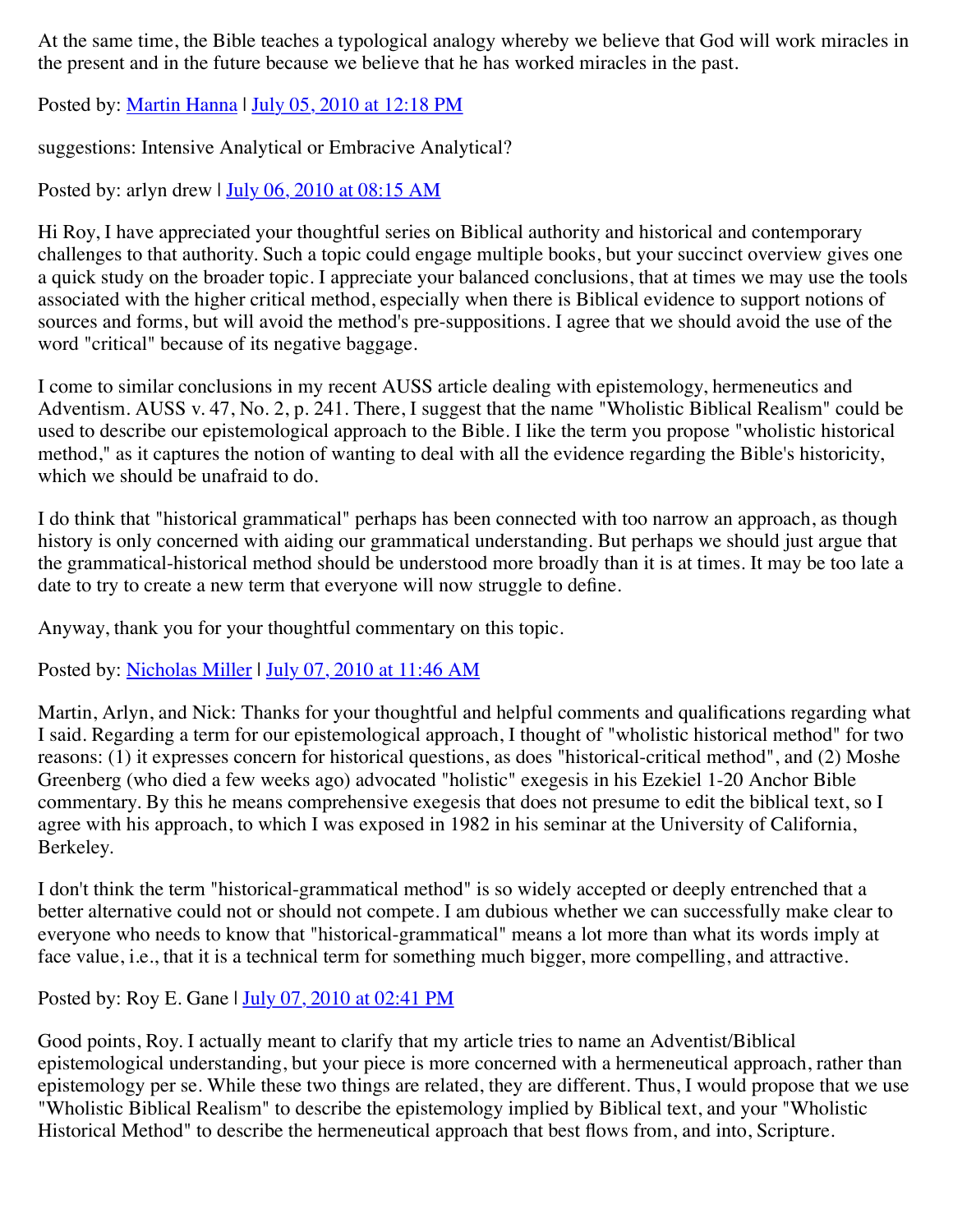I accept your observations on the limitations and lack of permanence of the historical/grammatical method.

Posted by: [Nicholas Miller](http://web.archive.org/web/20120713022826/http://profile.typepad.com/nicholasmiller) | [July 07, 2010 at 02:54 PM](http://web.archive.org/web/20120713022826/http://www.memorymeaningfaith.org/blog/2010/07/highercritical-thinking-part-iii.html?cid=6a01287656f488970c013485452cbc970c#comment-6a01287656f488970c013485452cbc970c)

Nick, you bring up a crucial and fascinating topic: the relationship between epistemology and hermeneutics. We need to pursue this a lot more. It is true that the "Historical-Critical Method" and alternatives such as "Historical-Grammatical Method" or "Wholistic Historical Method" (my suggestion) are hermeneutical. But the different presuppositions on which they are based belong to competing epistemologies. I like your published proposal for "Wholistic Biblical Realism," describing an Adventist/biblical epistemology. We are definitely on the same page, and it is interesting that we independently came up with the term "Wholistic." Now it would be interesting to explore further the epistemological roots of hermeneutics and the hermeneutical implications of epistemology, to which we have not devoted adequate attention, perhaps due to a chronic Adventist fear of engaging in philosophy.

Posted by: Roy E. Gane | [July 08, 2010 at 02:22 PM](http://web.archive.org/web/20120713022826/http://www.memorymeaningfaith.org/blog/2010/07/highercritical-thinking-part-iii.html?cid=6a01287656f488970c0134854c364a970c#comment-6a01287656f488970c0134854c364a970c)

I sat in on an in-person debate between Chappel Hill's Bart Ehrman and Walla Walla's Carl Cosaert (while completing his PHd in NT languages at Chappel Hill ) at Chappel Hill a few years ago. It illustrated the contrast between higher criticism and a direct reading of the Bible where "all scripture is given by inspiration from God" and where "holy men of old moved by the Holy Spirit spoke from God".

Carl gave good historic evidence for the reliability of the book of Acts. Whie Ehrmann appealed primarily to the idea that no historian accepts miracles. (A point that could be debated all by itself).

in Christ,

Bob

Posted by: BobRyan | [July 14, 2010 at 07:54 AM](http://web.archive.org/web/20120713022826/http://www.memorymeaningfaith.org/blog/2010/07/highercritical-thinking-part-iii.html?cid=6a01287656f488970c0134856c626e970c#comment-6a01287656f488970c0134856c626e970c)

Roy makes an excellent point, that "historical-grammatical" implies an approach so much narrower than the reality of many "historical-grammatical" exegetes - the "grammatical" implies to the outsider (even an academic from a different discipline, such as myself) that scholars who use it are overly focused on narrowly linguistic points. Scholars like Roy, or Gerald Klingbeil or Sigve Tonstad, to name but three SDA examples, are doing work that is conceptually so much broader!

However, "wholistic historical" or "wholistic Biblical realist" will never catch on except among those who practice it, because it is a loaded term. Using "wholistic" implies it is the right way to do it. Historical-contextual seems, accurate, and more likely to win acceptance, perhaps among those who practice it, as well as those who don't.

Posted by: David Trim  $\frac{\text{July } 26, 2010 \text{ at } 04:47 \text{ PM}}{}$ 

Thanks for your observations, David. Yes, "wholistic" implies that everyone not doing it this way is practicing a method that is partial and therefore defective. So it could be taken as a kind of value judgment, which would be good for those who accept it.

Posted by: Roy E. Gane | [July 27, 2010 at 04:54 PM](http://web.archive.org/web/20120713022826/http://www.memorymeaningfaith.org/blog/2010/07/highercritical-thinking-part-iii.html?cid=6a01287656f488970c013485c00709970c#comment-6a01287656f488970c013485c00709970c)

#### **Verify your Comment**

**Previewing your Comment**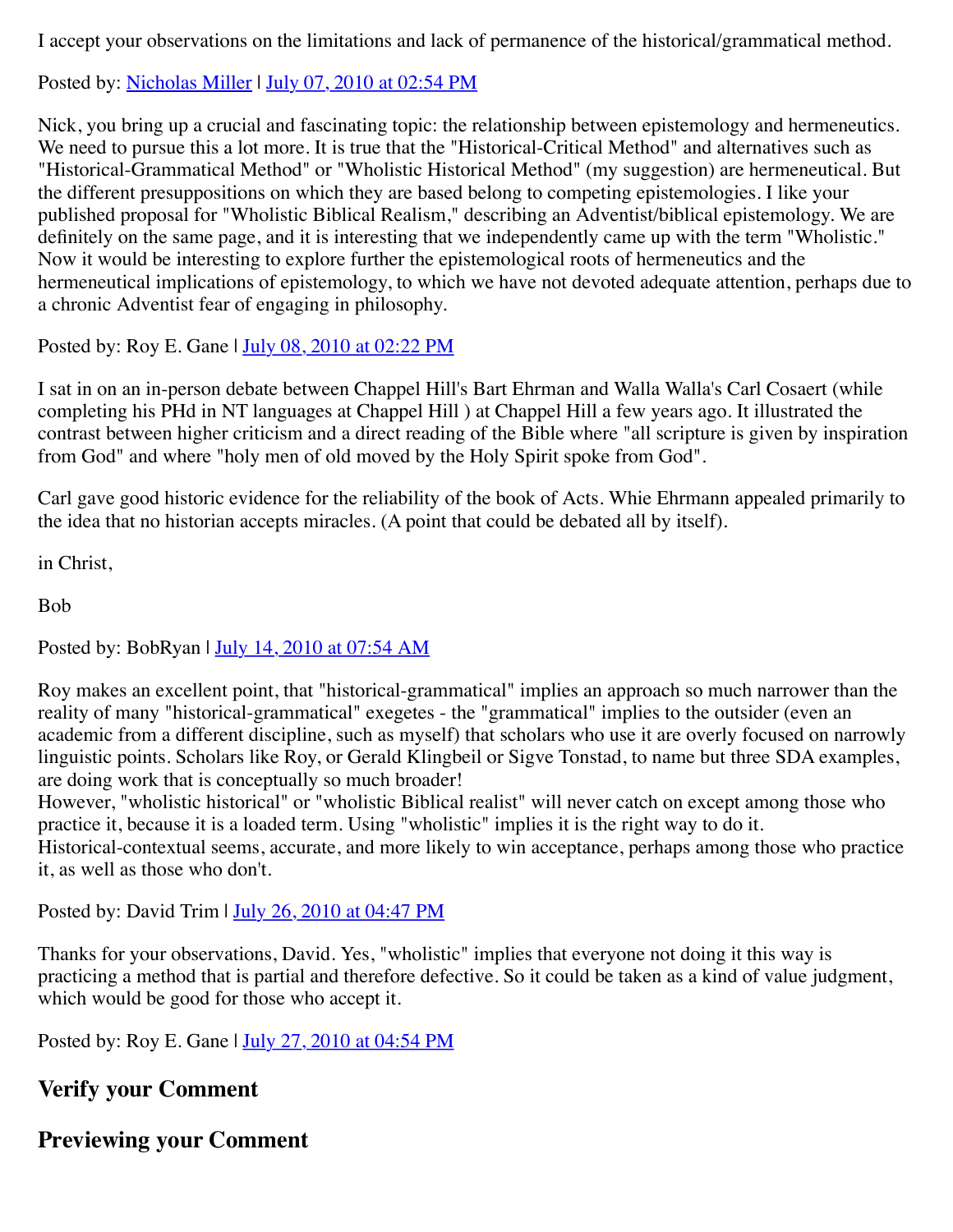Posted by: 1

This is only a preview. Your comment has not yet been posted.

Post | Edit

Your comment could not be posted. Error type: Your comment has been posted. [Post another comment](javascript:void%200;)

<span id="page-5-0"></span>The letters and numbers you entered did not match the image. Please try again.

As a final step before posting your comment, enter the letters and numbers you see in the image below. This prevents automated programs from posting comments.

Having trouble reading this image? [View an alternate.](#page-5-0)

Continue

#### **Post a comment**

### **[About](http://web.archive.org/web/20120713022826/http://memorymeaningfaith.typepad.com/blog/about.html)**

Memory, Meaning  $& Faith$  is a blog covering Christian history in light of contemporary issues.

- [Why We're Here](http://web.archive.org/web/20120713022826/http://www.memorymeaningfaith.org/blog/why-were-here.html)
- [Who We Are](http://web.archive.org/web/20120713022826/http://www.memorymeaningfaith.org/blog/who-we-are.html)
- [What We Believe](http://web.archive.org/web/20120713022826/http://www.memorymeaningfaith.org/blog/what-we-believe.html)
- [Commenting Guidelines](http://web.archive.org/web/20120713022826/http://www.memorymeaningfaith.org/blog/commenting-guidelines.html)

### **[Subscribe](http://web.archive.org/web/20120713022826/http://www.memorymeaningfaith.org/blog/subscribe.html)**

[Weekly Email Newsletter](http://web.archive.org/web/20120713022826/http://eepurl.com/im9P)

### **Search**

search

### **Popular Posts**

- [What Did The Adventist Pioneers Think About Women In Minestry?](http://web.archive.org/web/20120713022826/http://www.memorymeaningfaith.org/blog/2010/04/adventist-pioneers-women-ministry.html)
- ["Our College" Today](http://web.archive.org/web/20120713022826/http://www.memorymeaningfaith.org/blog/2010/06/our-college-today-.html)
- [The Hour Of His Judgment Is Come](http://web.archive.org/web/20120713022826/http://www.memorymeaningfaith.org/blog/2010/04/hour-judgment-is-come.html)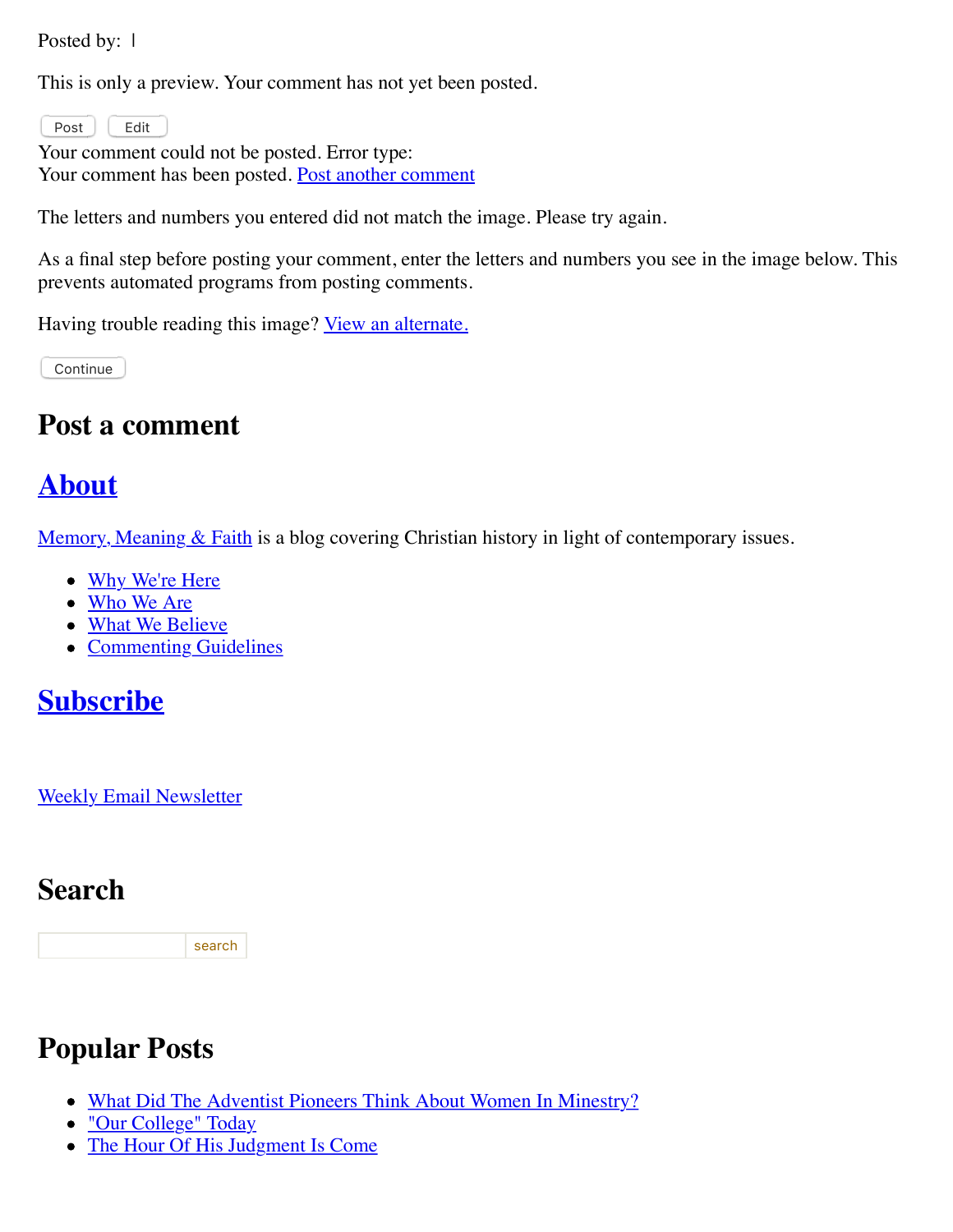- [Higher Critical Thinking \(Part I\)](http://web.archive.org/web/20120713022826/http://www.memorymeaningfaith.org/blog/2010/03/highercritical-thinking-part-i.html)
- [The Trinity Is A Paradox](http://web.archive.org/web/20120713022826/http://www.memorymeaningfaith.org/blog/2010/03/the-trinity-is-a-paradox.html)
- [The Great Commission Inside The Church](http://web.archive.org/web/20120713022826/http://www.memorymeaningfaith.org/blog/2010/04/the-great-comission-inside-the-church.html)
- [Arminianism and Adventism Symposium](http://web.archive.org/web/20120713022826/http://www.memorymeaningfaith.org/blog/arminianism-and-adventism-symposium/)

### **Recent Comments**

- [Florin Laiu on 2012 Seminary Scholarship Symposium: "Reception of Ellen White's Trinitarian](http://web.archive.org/web/20120713022826/http://www.memorymeaningfaith.org/blog/2012/02/2012-seminary-scholarship-symposium-.html) Statements by Her Contemporaries (1897–1915)"
- [Florin Laiu](http://web.archive.org/web/20120713022826/http://www.memorymeaningfaith.org/blog/2010/03/highercritical-thinking-part-i.html?cid=6a01287656f488970c017615d52191970c#comment-6a01287656f488970c017615d52191970c) on [Higher-Critical Thinking And Its Effects \(Part I\)](http://web.archive.org/web/20120713022826/http://www.memorymeaningfaith.org/blog/2010/03/highercritical-thinking-part-i.html)
- [Joseph](http://web.archive.org/web/20120713022826/http://www.memorymeaningfaith.org/blog/2010/04/hour-judgment-is-come.html?cid=6a01287656f488970c0176159b59aa970c#comment-6a01287656f488970c0176159b59aa970c) on [The Hour Of His Judgment Is Come](http://web.archive.org/web/20120713022826/http://www.memorymeaningfaith.org/blog/2010/04/hour-judgment-is-come.html)
- [D](http://web.archive.org/web/20120713022826/http://www.memorymeaningfaith.org/blog/2011/01/found-world-of-genesis-1-theistic-evolution-1.html?cid=6a01287656f488970c0163067e3d65970d#comment-6a01287656f488970c0163067e3d65970d)[C on The "Found" World of Genesis 1: Is Theistic Evolution a Meaningful Option for Seventh-day](http://web.archive.org/web/20120713022826/http://www.memorymeaningfaith.org/blog/2011/01/found-world-of-genesis-1-theistic-evolution-1.html) Adventists?
- [D](http://web.archive.org/web/20120713022826/http://www.memorymeaningfaith.org/blog/2012/04/2012-ellen-whites-issues-symposium-threads-from-an-old-fabric-holy-flesh-movement-indiana.html?cid=6a01287656f488970c0176156750ef970c#comment-6a01287656f488970c0176156750ef970c)[C on 2012 Ellen White Issues Symposium: "Threads from an Old Fabric: New Discoveries](http://web.archive.org/web/20120713022826/http://www.memorymeaningfaith.org/blog/2012/04/2012-ellen-whites-issues-symposium-threads-from-an-old-fabric-holy-flesh-movement-indiana.html) Regarding the Holy Flesh Movement in Indiana (1899-1901) and Ellen White's Response"
- [Rebekah Allen](http://web.archive.org/web/20120713022826/http://www.memorymeaningfaith.org/blog/2010/04/adventist-pioneers-women-ministry.html?cid=6a01287656f488970c0168eb2eb63d970c#comment-6a01287656f488970c0168eb2eb63d970c) on [What Did Early Adventist Pioneers Think About Women in Ministry?](http://web.archive.org/web/20120713022826/http://www.memorymeaningfaith.org/blog/2010/04/adventist-pioneers-women-ministry.html)
- [Denis Kaiser](http://web.archive.org/web/20120713022826/http://www.memorymeaningfaith.org/blog/2012/02/2012-seminary-scholarship-symposium-.html?cid=6a01287656f488970c0168eb122789970c#comment-6a01287656f488970c0168eb122789970c) [on 2012 Seminary Scholarship Symposium: "Reception of Ellen White's Trinitarian](http://web.archive.org/web/20120713022826/http://www.memorymeaningfaith.org/blog/2012/02/2012-seminary-scholarship-symposium-.html) Statements by Her Contemporaries (1897–1915)"
- [Steve](http://web.archive.org/web/20120713022826/http://www.memorymeaningfaith.org/blog/2012/02/2012-seminary-scholarship-symposium-.html?cid=6a01287656f488970c01630519bd58970d#comment-6a01287656f488970c01630519bd58970d) [M on 2012 Seminary Scholarship Symposium: "Reception of Ellen White's Trinitarian](http://web.archive.org/web/20120713022826/http://www.memorymeaningfaith.org/blog/2012/02/2012-seminary-scholarship-symposium-.html) Statements by Her Contemporaries (1897–1915)"
- [Dojcin Zivadinovic](http://web.archive.org/web/20120713022826/http://www.memorymeaningfaith.org/blog/2012/04/2012-ellen-whites-issues-symposium-threads-from-an-old-fabric-holy-flesh-movement-indiana.html?cid=6a01287656f488970c0168ea439e71970c#comment-6a01287656f488970c0168ea439e71970c) on 2012 Ellen White Issues Symposium: "Threads from an Old Fabric: New [Discoveries Regarding the Holy Flesh Movement in Indiana \(1899-1901\) and Ellen White's Response"](http://web.archive.org/web/20120713022826/http://www.memorymeaningfaith.org/blog/2012/04/2012-ellen-whites-issues-symposium-threads-from-an-old-fabric-holy-flesh-movement-indiana.html)
- [Nicholas Miller](http://web.archive.org/web/20120713022826/http://www.memorymeaningfaith.org/blog/2012/02/adventists-and-ecumenism-the-good-and-the-bad.html?cid=6a01287656f488970c01676529bb76970b#comment-6a01287656f488970c01676529bb76970b) on [Adventists and Ecumenism: The Good and the Bad](http://web.archive.org/web/20120713022826/http://www.memorymeaningfaith.org/blog/2012/02/adventists-and-ecumenism-the-good-and-the-bad.html)

# **[Categories](http://web.archive.org/web/20120713022826/http://www.memorymeaningfaith.org/blog/archives.html)**

- [2010 Adventist Historians' Conference](http://web.archive.org/web/20120713022826/http://www.memorymeaningfaith.org/blog/2010-adventist-historians-conference/)
- [2012 Seminary Scholarship Symposium](http://web.archive.org/web/20120713022826/http://www.memorymeaningfaith.org/blog/2012-seminary-scholarship-symposium/)
- [Adventist Studies](http://web.archive.org/web/20120713022826/http://www.memorymeaningfaith.org/blog/adventist-studies/)
- [Archaeology](http://web.archive.org/web/20120713022826/http://www.memorymeaningfaith.org/blog/archaeology/)
- [Arminianism and Adventism Symposium](http://web.archive.org/web/20120713022826/http://www.memorymeaningfaith.org/blog/arminianism-and-adventism-symposium/)
- [Biblical Backgrounds](http://web.archive.org/web/20120713022826/http://www.memorymeaningfaith.org/blog/biblical-backgrounds/)
- **[Blog Information](http://web.archive.org/web/20120713022826/http://www.memorymeaningfaith.org/blog/blog-info/)**
- **[Book Review](http://web.archive.org/web/20120713022826/http://www.memorymeaningfaith.org/blog/book-review/)**
- [Church and Society](http://web.archive.org/web/20120713022826/http://www.memorymeaningfaith.org/blog/church-and-society/)
- [Church History](http://web.archive.org/web/20120713022826/http://www.memorymeaningfaith.org/blog/church-history/)
- [Ellen White Symposium](http://web.archive.org/web/20120713022826/http://www.memorymeaningfaith.org/blog/ellen-white-symposium/)
- [Historical Theology](http://web.archive.org/web/20120713022826/http://www.memorymeaningfaith.org/blog/theology/)
- [History of Interpretation](http://web.archive.org/web/20120713022826/http://www.memorymeaningfaith.org/blog/history-of-interpretation/)
- [Missions and Ministry](http://web.archive.org/web/20120713022826/http://www.memorymeaningfaith.org/blog/missions-and-ministry/)
- [Philosophy of History](http://web.archive.org/web/20120713022826/http://www.memorymeaningfaith.org/blog/philosophy-of-history/)
- [Quotable](http://web.archive.org/web/20120713022826/http://www.memorymeaningfaith.org/blog/sources/)
- [Science and Theology](http://web.archive.org/web/20120713022826/http://www.memorymeaningfaith.org/blog/science-and-theology/)

## **Recent Posts**

- [2012 Ellen White Issues Symposium: "Ellen G. White on Leadership and Power"](http://web.archive.org/web/20120713022826/http://www.memorymeaningfaith.org/blog/2012/04/2012-ellen-whites-issues-symposium-white-on-leadership-and-power.html)
- [2012 Ellen White Issues Symposium: "Threads from an Old Fabric: New Discoveries Regarding the](http://web.archive.org/web/20120713022826/http://www.memorymeaningfaith.org/blog/2012/04/2012-ellen-whites-issues-symposium-threads-from-an-old-fabric-holy-flesh-movement-indiana.html)